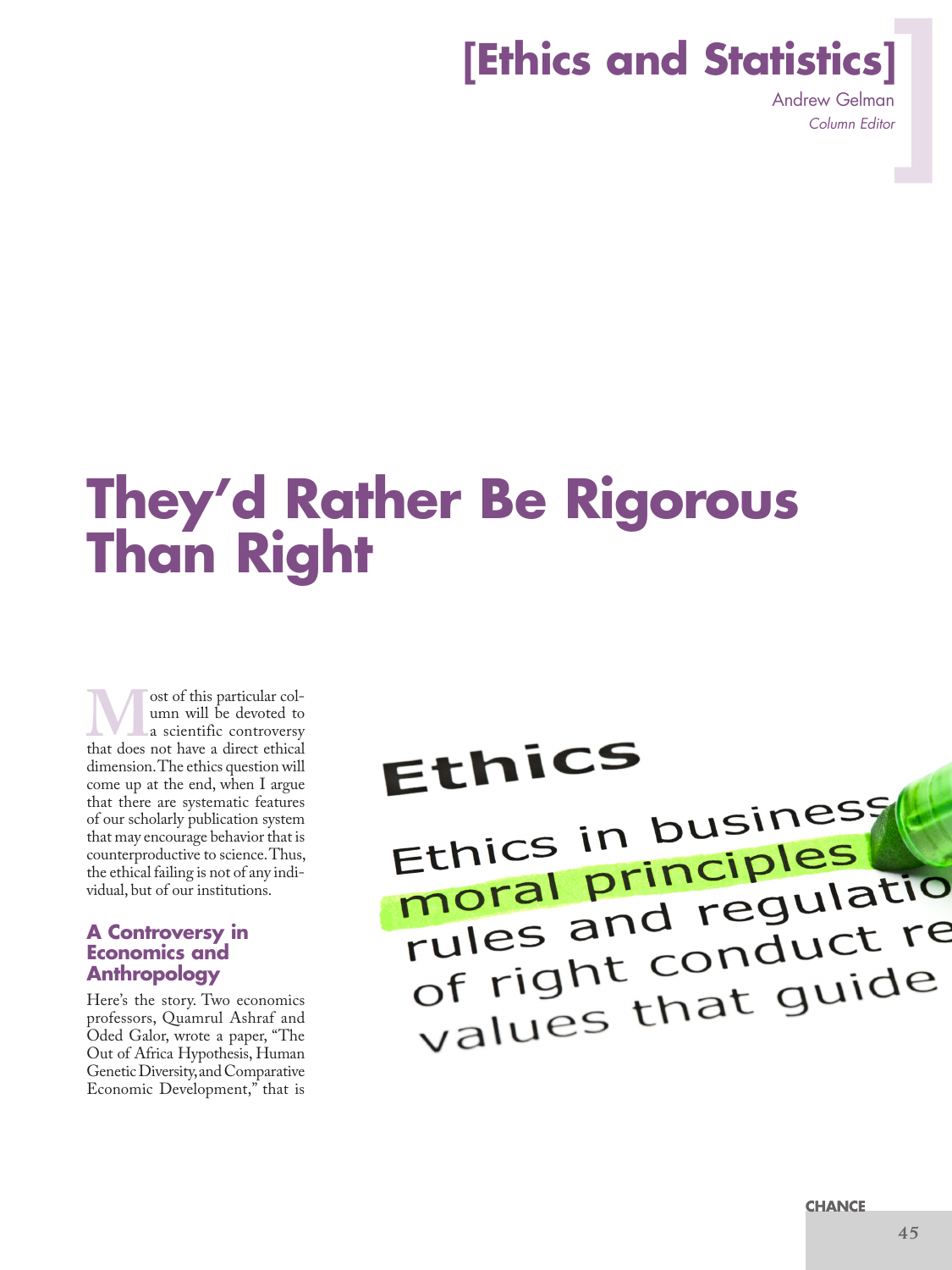scheduled to appear in the *American Economic Review*. In their article, Ashraf and Galor claim to have an explanation for the wealth of Europe, the United States, and other former European settler nations; the moderate income levels of east Asian countries; and the poverty of Africa and Latin America. Their explanation, backed by statistical analysis, is that, as Ewen Calloway put it in a *Nature* article:

High genetic diversity in a country's population is linked with greater innovation, the paper says, because diverse populations have a greater range of cognitive abilities and styles. By contrast, low genetic diversity tends to produce societies with greater interpersonal trust, because there are fewer differences between populations. Countries with intermediate levels of diversity, such as the United States, balance these factors and have the most productive economies as a result, the economists conclude.

Calloway continues, "The manuscript had been circulating on the Internet for more than two years, garnering little attention outside economics—until last month, when *Science* published a summary of the paper in its section on new research in other journals. This sparked a sharp response from a long list of prominent scientists" criticizing the claims.

The paper looked pretty silly to me, and I was surprised it was accepted in such a top journal. I wasn't the only person to read the paper and be unimpressed. In fact, I heard about it via an email from Kyle Peyton, who wrote:

I am very skeptical of the reductive approach taken by the economics profession generally, and the normative implications this kind of research generates. For example, p. 7 of the working paper states: "… [according

to our model,] decreasing the diversity of the most diverse country in the sample (Ethiopia) by 1 percentage point would raise its income per capita by 21 percent." Understandably, this piece is couched in assumptions that would take hours to pick apart, but their discussion of the approach belies the uncertainty involved. The main response by the authors in defense is that genetic diversity is a 'proxy variable.' This is a common assertion, but I find it really infuriating. I happen to drink coffee most days, which correlates with my happiness. So coffee consumption is a 'proxy' for my happiness. Therefore, I can put it in a regression and predict the relationship between my happiness and the amount of times I go to the bathroom. Ergo universal conclusions: 'Relieving yourself improves mental well-being.' New policy you should relieve yourself at least two times per day in order to maintain high levels of emotional well-being.

I agree with Peyton's skepticism. Social scientists can be credulous, but I'd expect better from economists writing on economic development, which is one of their central topics. Ashraf and Galor have, however, been somewhat lucky in their enemies, in that they've been attacked by a bunch of anthropologists who have criticized them on political and scientific grounds. This gives the pair of economists the scientific and even moral high ground, in that they can feel that, unlike their antagonists, they are the true scholars, the ones pursuing truth wherever it leads them, letting the chips fall where they may.

The real issue for me is that the chips aren't quite falling the way Ashraf and Galor think they are. Let's start with the claims on Page 7 of their paper:

Once institutional, cultural, and geographical factors are accounted for, [the fitted regression] indicates that: (i) increasing the diversity of the most homogenous country in the sample (Bolivia) by 1 percentage point would raise its income per capita in the year 2000 CE by 41 percent, (ii) decreasing the diversity of the most diverse country in the sample (Ethiopia) by 1 percentage point would raise its income per capita by 21 percent.

If taken literally, the above bit is not a claim at all; it's just an interpretation of some regression coefficients. But it clearly is a claim, in that the authors want us to take these examples seriously.

So let's take them seriously. What would it mean to increase Bolivia's diversity by 1 percentage point? I assume that would mean adding some white people to the country. What kind of white person would go to Bolivia? Probably someone rich enough to increase the country's income per capita. Hey, it works! What if some poor people from Ethiopia were taken to Bolivia? They'd increase the country's ethnic diversity too, but I don't see them increasing its per-capita income by 41%. But that's okay; nobody's suggesting filling Bolivia with poor Africans.

What about Ethiopia? How do you make it less diverse? I guess you'd have to break it up into a bunch of little countries, each of which is ethnically pure. Is that possible? I don't actually know. If you can't do that, you'd need to throw in lots of people with less genetic diversity. Maybe, hmmm, I dunno, a bunch of whites or Asians? What sort of whites or Asians might go to Ethiopia? Not the poorest ones, certainly. Why would they want to go to a poor country in the first place? Maybe some middle-income or rich ones (if the country could be safe enough, or if there's a sense there's money to be made). And,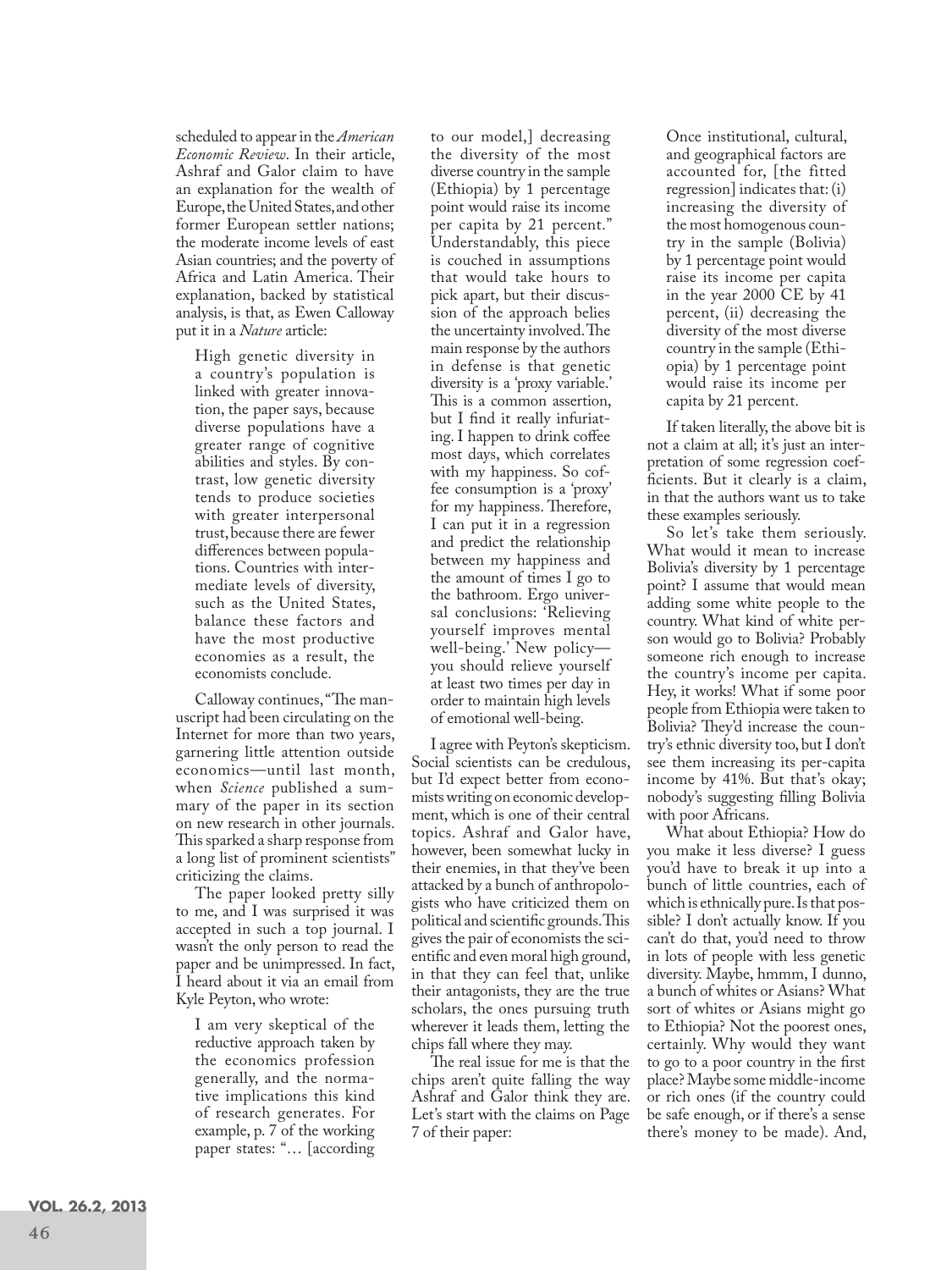there you go; per-capita income goes up again.

So I don't see it. It's true that later on Page 7 the authors try to wriggle out of this one:

Reassuringly, the highly significant and stable humpshaped effect of genetic diversity on income per capita in the year 2000 CE is not an artifact of postcolonial migrations towards prosperous countries and the concomitant increase in ethnic diversity in these economies. The hump-shaped effect of genetic diversity remains highly significant and the optimal diversity estimate remains virtually intact if the regression sample is restricted to (i) non-OECD economies (i.e., economies that were less attractive to migrants), (ii) non-Neo-European countries (i.e., excluding the U.S., Canada, Australia, and New Zealand), (iii) non-Latin American countries, (iv) non-Sub-Saharan African countries, and, perhaps most importantly, (v) countries whose indigenous population is larger than 97 percent of the entire population (i.e., under conditions that virtually eliminate the role of migration in contributing to diversity).

I don't buy it. I'm not saying their central point is wrong—it's basically a twist on the classic "why are some countries so poor" question—but the extrapolations they give reveal the problems with their interpretation of the regression model. The way you make Bolivia more diverse is by adding more white people. It's fine to study these things, but you have to think about what your models mean.

Everybody wants to be Jared Diamond, that's the problem.

When I posted the above remark on my blog, there was vigorous discussion, including much on the details of Ashraf and Galor's genetic measures. I am not so interested in

exactly how these are defined (even though they are central to the paper and perhaps central to its failings) because I am looking at the work from the outside, as a consumer. And from that perspective, it seems pretty clear that I am intended to think of "diversity" in something close to its usual English-language meaning, not merely something cooked up in the lab, but something related to social phenomena such as cooperation and trust. So I am taking diversity at face value in my discussion, while recognizing that it would be necessary to understand the underlying genetic calculations for a fuller understanding of this work.

#### **What Went Wrong?**

If all (or even some) of these criticisms are valid, then, what went wrong, and how could Ashraf and Galor have done better? I would start with their big pattern: The most genetically diverse countries (according to their measure) are in east Africa, and they're poor. The least genetically diverse countries are remote undeveloped places like Bolivia and are pretty poor. Industrialized countries are not so remote (thus they have some diversity), but

they're not filled with east Africans (thus they're not extremely genetically diverse). From there, you can look at various subsets of the data and perform various side analyses, as the authors indeed do for much of their paper.

This is how good social science commonly proceeds: You identify a pattern that is general enough to be considered a "stylized fact" (in this expression, "stylized" is not a negative term; it just refers to the inevitable smoothing-around-the-edges that takes place when a complex pattern is summarized). You then examine the data and establish this fact. You develop causal theories to explain it, and you try to identify, estimate, and isolate effect that place the stylized fact in a causal framework. The paper under discussion largely followed this pattern, but I think it failed in not clearly identifying its descriptive findings and then jumping from a regression to a series of implausible causal claims.

One commenter wrote in defense of Ashraf and Galor:

This paper passed to scrutiny of five referees, and it was presented in about 50 leading universities in the

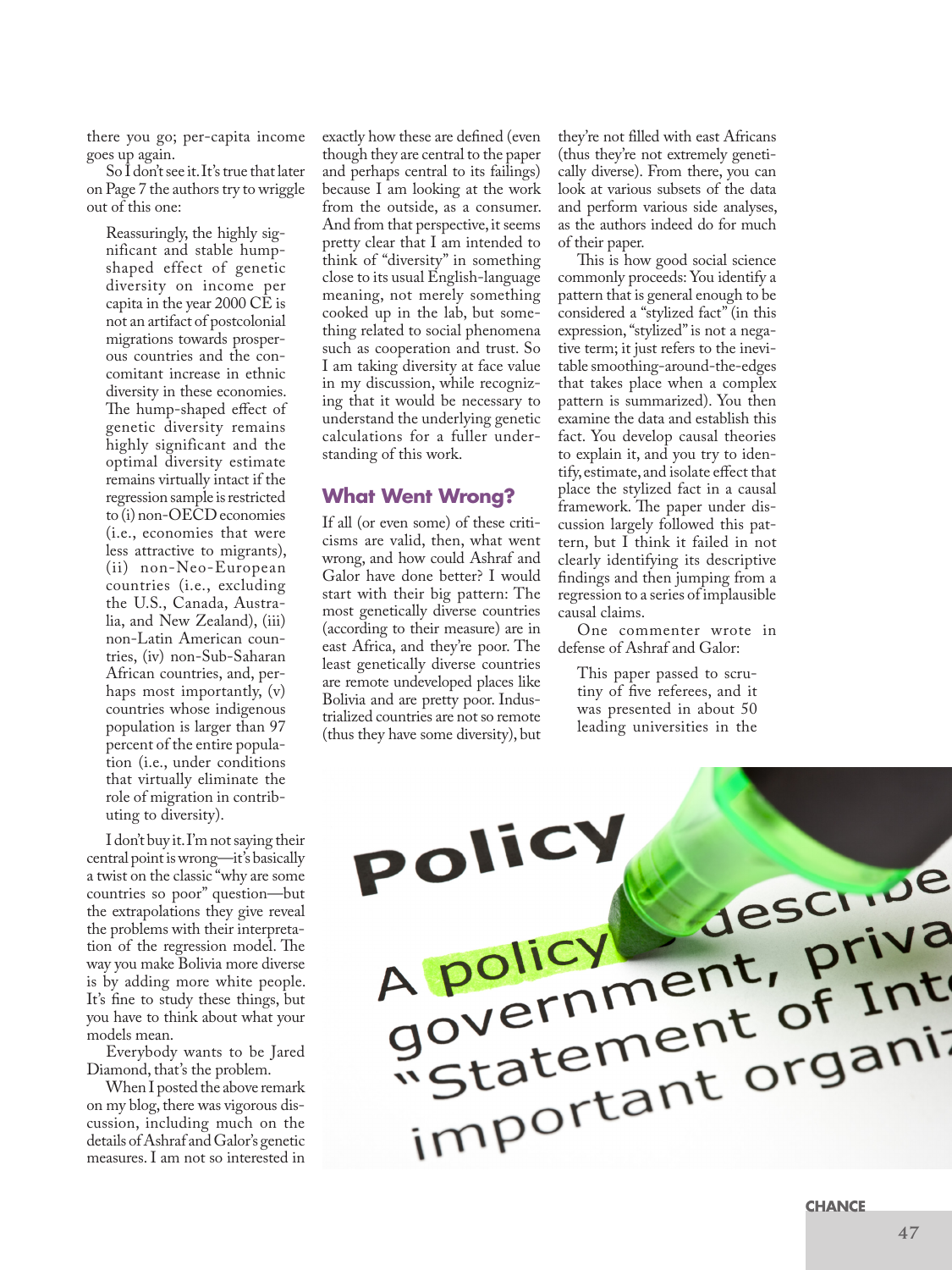world. With all due respect, a priori, the likelihood that your comments are off-mark is higher than the likelihood that 1000s of people who heard the paper in seminar and conferences, and referees and editors who read it very carefully as part of your editorial duties."

On the other hand, mistakes are published, even in top journals. I should know—I once published a false theorem in a top statistics journal. And none of the referees noticed it! Years later, someone pointed out to me that we had made a mistake.

Back to the paper that passed the scrutiny of five referees. It was rebutted in a paper written by 18 authors, including nine Harvard professors. Could nine Harvard professors all be wrong? As you can see, this argument from authority is getting us nowhere. There's real disagreement here. It is as reasonable (or unreasonable) to agree with two non-Harvard professors who happen to

be economists as to agree with nine Harvard professors who happen to be anthropologists. Ashraf and Galor explored an interesting pattern. That's a great thing to do. And then they overstated their claims, which I don't think is so great, but it seems to be what it takes to be published in a top journal.

I do understand they are talking about a thought experiment, not a policy directive. The problem is that the thought experiment is not well defined. "Increasing Bolivia's diversity" could be done in many ways, and these would have many effects. An unclearly defined thought experiment is not much of a thought experiment at all. The issue is not the time scale of any potential intervention, but rather that it is not defined.

In that case, what should the authors have done? I think they should have just written, "Using this measure of genetic diversity, we see an interesting nonmonotonic pattern between country-level diversity and country-level income," and

Psychology Psychology psychology<br>study of mind and<br>antal process study of mind and<br>to mental processes by<br>scientific research on a scientific research throu

gone on to explore this without the causal language. Or, if they wanted to talk about causality (which would be fine), I think they should be specific about potential interventions, whether set in the present era or many years in the past. They don't have to be actual interventions that anyone's done, but they should be clearly defined. "Increasing the genetic diversity of Bolivia" doesn't count as a potential intervention for me, because there are many ways that this could be done and I'd think these different interventions would have many different effects on Bolivia's per-capita income.

#### **What Is the Ethics Question Here?**

So far, we have talked a lot about causal reasoning as it applies in a particular research paper, but nothing really about ethics. The anthropologists' criticism of Ashraf and Galor did have an ethics angle they claimed the paper could be used to support racist attitudes but that's not my concern here. As a statistician, I am familiar with the issue that any method my colleagues and I might develop can be used for immoral purposes, and if I considered that a strong general ethical argument, I might as well just close up shop right now. In some cases, I agree that the use of one's statistical tools is relevant, but in this case, I am more worried about problems in the causal claims under discussion than about the uses to which they may be put.

So where do the ethics come in? I claim that the fundamental problem is in the incentives that have contributed to Ashraf and Galor's paper being framed the way it was, which suited it to publication in a top journal. The way I see this work, the authors have an interesting idea and want to explore it. But exploration won't get you published